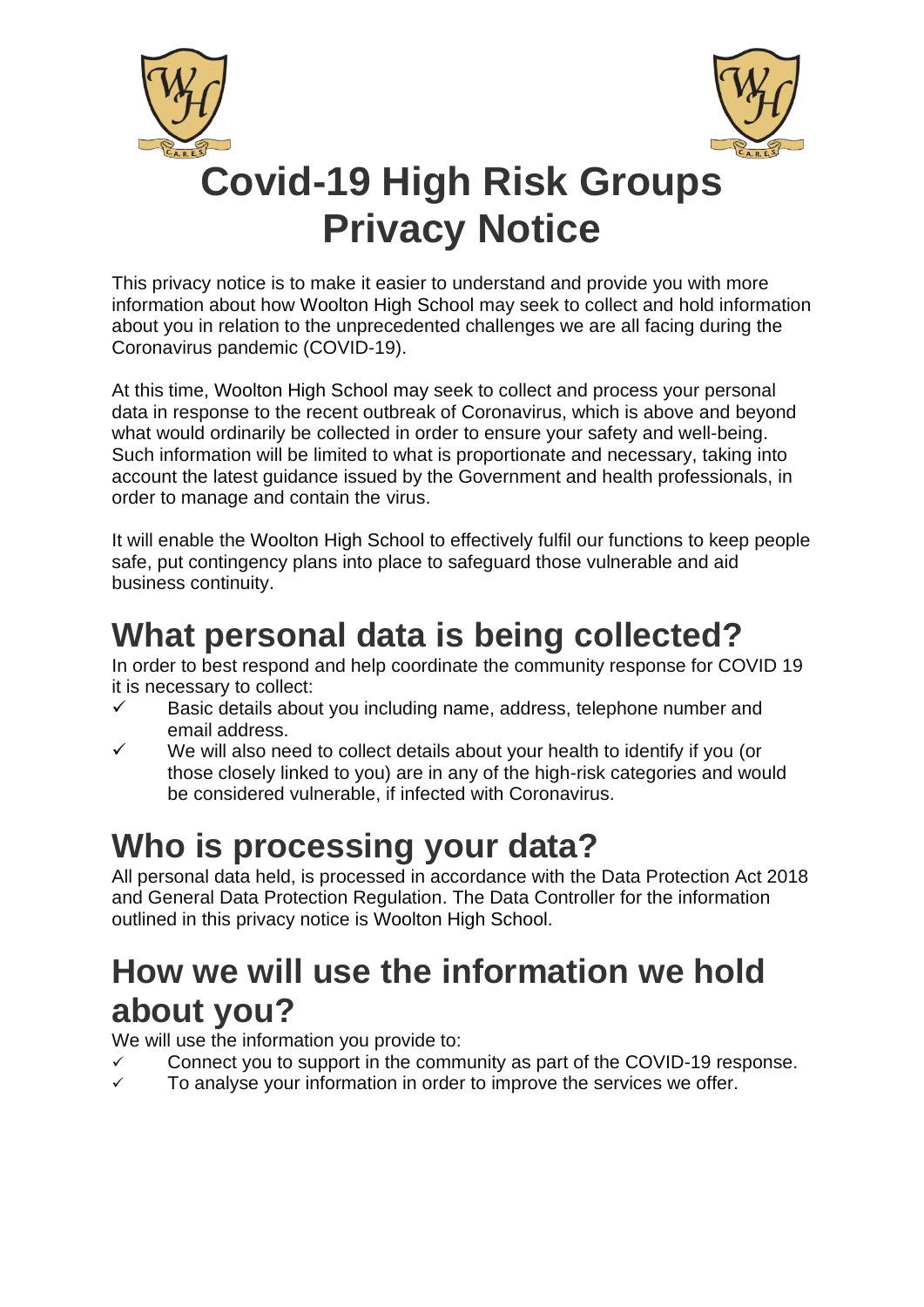#### **What is your lawful basis for processing your personal data?**

The legal basis for processing the data is that it is in the public interest for us to deal with the outbreak of Covid-19.

The General Data Protection Regulation requires specific conditions to be met to ensure that the processing of personal data is lawful. These relevant conditions are below:

- $\checkmark$  Article 6(1)(d) is necessary in order to protect the vital interests of the data subject or another natural person.
- ✓ Recital 46 adds that "some processing may serve both important grounds of public interest and the vital interests of the data subject as for instance when processing is necessary for humanitarian purposes, including for monitoring epidemics and their spread".
- $\checkmark$  Article 6(1)(e) is necessary for the performance of a task carried out in the public interest or in the exercise of official authority vested in the controller.
- Section 8(c) of the Data Protection Act sets out that such a task must be necessary for the performance of a function conferred on a person by an enactment or rule of law.
- $\checkmark$  The processing of special categories of personal data, which includes data concerning a person's health, are prohibited unless specific further conditions can be met. These further relevant conditions are below:
- $\checkmark$  Article 9(2)(i) is necessary for reasons of public interest in the area of public health, such as protecting against serious cross-border threats to health.
- Schedule 1, Part  $1(1)$  is necessary for the performance or exercising obligations or rights which are imposed or conferred by law on the controller or the data subject in connection with employment, e.g. Health and Safety at Work Act 1974.
- $\checkmark$  Schedule 1, Part 1(3) is necessary for reasons of public interest in the area of public health, and is carried out by or under the responsibility of a health professional, or by another person who in the circumstances owes a duty of confidentiality under an enactment or rule of law, e.g. Governmental guidance published by Public Health England

## **Who we will share your information with?**

We will normally only share your information with other partner organisations as part of the response to the Covid-19 outbreak.

We will not share your information with anyone else unless required to do so under additional legal requirements, for example to assist the government in containing the spread of Covid-19. This may be where we are required to do so by law, to safeguard public safety, and in risk of harm or emergency situations.

Any information which is shared will only be shared on a need to know basis, with appropriate individuals. Only the minimum information for the purpose will be shared.